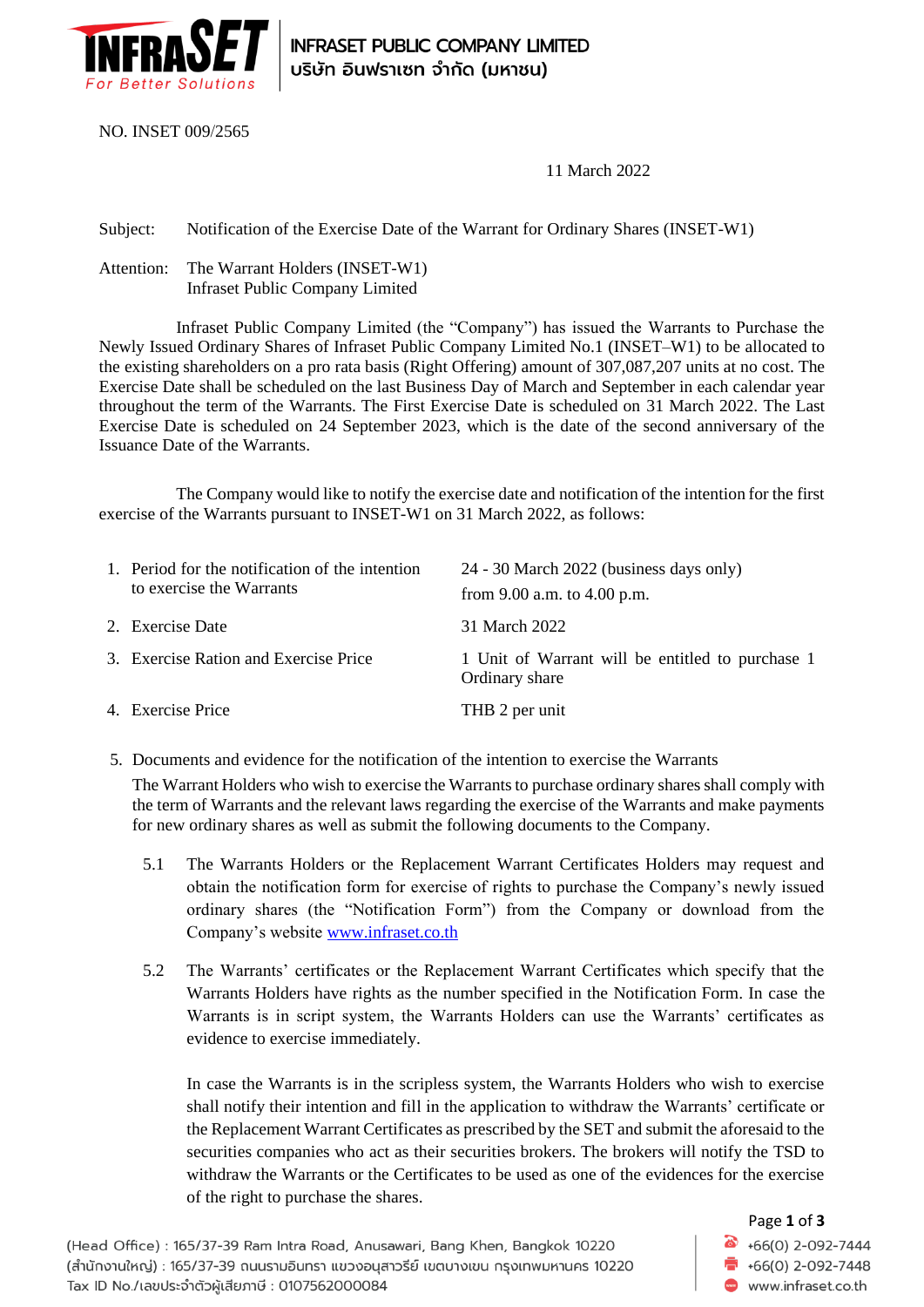

## **INFRASET PUBLIC COMPANY LIMITED** บริษัท อินฟราเซท จำกัด (มหาชน)

- 5.3 Supporting Documents for exercising of the Warrants
	- (a) Thai individual:
		- A certified true copy of identification card
	- (b) Foreign individual:
		- A certified true copy of passport which is not expired.
	- (c) Thai juristic person:
		- A certified true copy of affidavit issued by the Ministry of Commerce not more than 6 months from each Exercise Date with the authorized signatory of such juristic person and affix its seal (if any).
		- A certified true copy of Evidence of the authorized person as in (a) or (b).
	- (d) Foreign juristic person:
		- A certified true copy of incorporation certificate, memorandum of association, article of association, and affidavit issued not more than 6 months from each Exercise Date and must certified by Notary public.
		- A certified true copy of Evidence of the authorized person as in (a) or (b).

If the Warrants Holders do not deliver the evidence for exercise as aforementioned, the Company reserves rights to assume that the Warrants Holders do not wish to exercise rights at that time. However, the Company can use its discretion to allow the Warrants Holders to exercise rights as appropriate.

6. Payment Method

The warrant holders must make payment according to the amount specified in the notification form for exercise right to purchase common shares. The warrant holders may choose to make payment by these two following payment methods:

- 6.1 In case the warrant holders need to place a payment by transferring to the account, it is required to pay the full amount of Warrant exercised as indicated in the Exercise Form. The warrant holders will transfer the payment to the current account named "ACCOUNT FOR SUBSCRIPTION OF NEWLY ISSUED SHARES OF INFRASET PCL." Kasikornbank Public Company Limited/ Ram intra Branch /Account No.060-2-93136-6, and evidence of transfer needs to be attached with the Notification Form for such exercise.
- 6.2 In case the warrant holders choose to pay by cheque, cashier's cheque, or bank draft payable order which can be collectible in Bangkok (Bangkok time) on 2 Business Days prior to each Exercise Date. Those cheque, cashier's cheque, or bank draft payable order shall be crossed to "ACCOUNT FOR SUBSCRIPTION OF NEWLY ISSUED SHARES OF INFRASET PCL." Kasikornbank Public Company Limited/ Ram intra Branch /Account No.060-2-93136-6 and the name, surname, address, and telephone number shall be written at the back.

The exercise of rights to purchase newly issued ordinary shares shall be completed when the Company can collect such payment. If the Company is not able to collect payment for any reason not caused by the Company, it shall be deemed that the Warrants Holders state their intention to cancel the exercise, and the Company agrees to accept those cancellation of the exercise.

**Note:** The Warrants Holders who wish to exercise rights to purchase newly issued ordinary shares shall be responsible for all taxes and/or duty stamps (if any) pursuant to the provision of the Revenues Code regarding the duty stamp or other rules or laws that are related to or enforced in the exercise of the Warrants to purchase newly issued ordinary shares (if any).

## Page **2** of **3**  $\bullet$  +66(0) 2-092-7444  $\overline{1}$  +66(0) 2-092-7448

www.infraset.co.th